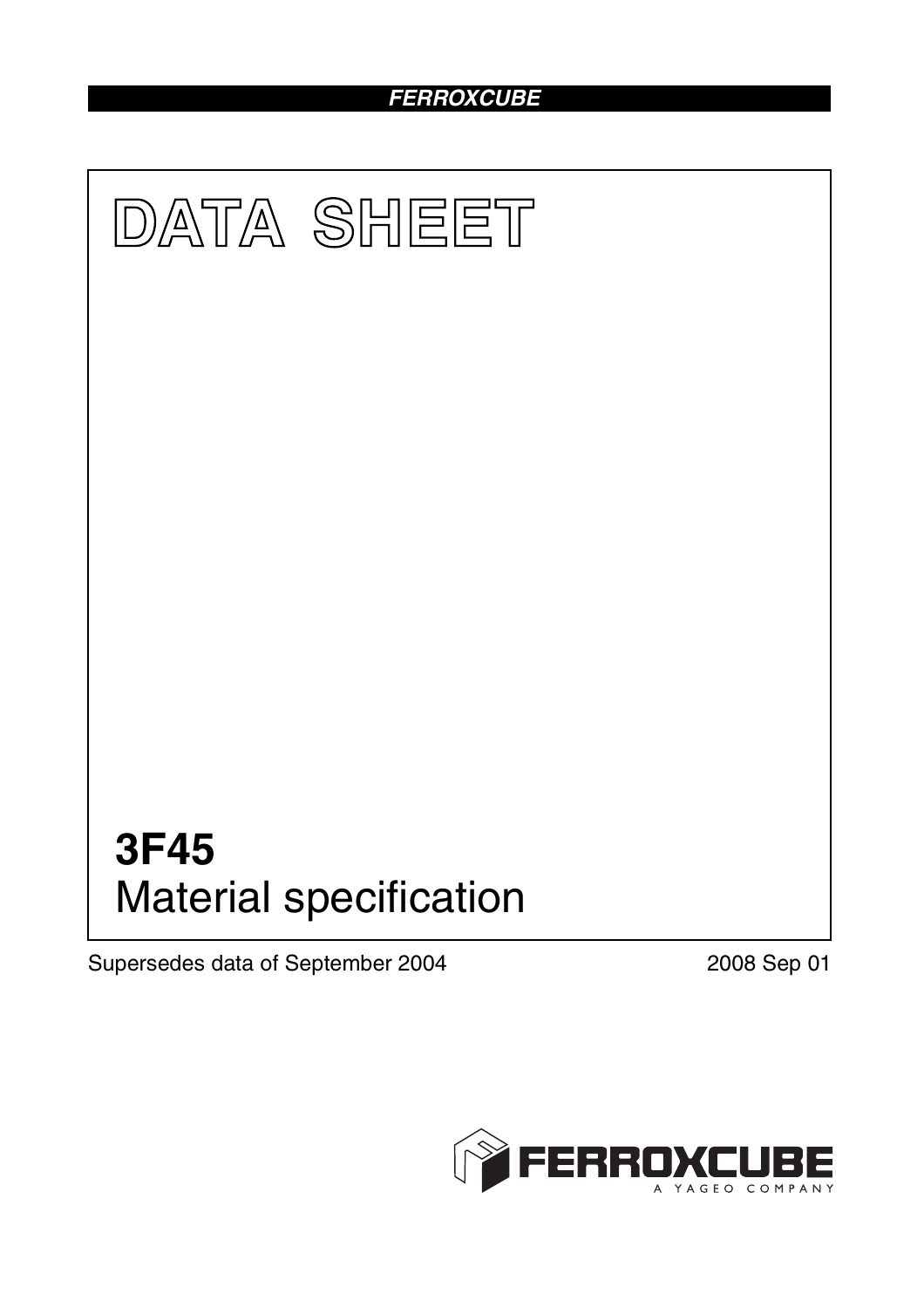## Material specification 3F45

#### **3F45 SPECIFICATIONS**

A high frequency power material for use in power and general purpose transformers at frequencies of 1 - 2 MHz.

| <b>SYMBOL</b> | <b>CONDITIONS</b>                    | <b>VALUE</b>   | UNIT              |
|---------------|--------------------------------------|----------------|-------------------|
| μi            | 25 °C; ≤10 kHz;<br>$0.25 \text{ mT}$ | $900 + 20\%$   |                   |
| $\mu_{\rm a}$ | 100 °C; 25 kHz;<br>200 mT            | $\approx$ 1700 |                   |
| В             | 25 °C; 10 kHz;<br>1200 A/m           | $\approx 420$  | mT                |
|               | 100 °C; 10 kHz;<br>1200 A/m          | $\approx 370$  |                   |
| $P_V$         | 100 °C; 1 MHz;<br>30 mT              | $\approx 80$   | kW/m <sup>3</sup> |
|               | 100 °C; 1 MHz;<br>50 mT              | $\approx 300$  |                   |
|               | 100 °C; 3 MHz;<br>10 <sub>mT</sub>   | $\approx 150$  |                   |
| ρ             | DC; 25 $^{\circ}$ C                  | $\approx$ 10   | $\Omega$ m        |
| $T_C$         |                                      | $\geq 300$     | $^{\circ}C$       |
| density       |                                      | $\approx 4800$ | kg/m <sup>3</sup> |





![](_page_1_Figure_7.jpeg)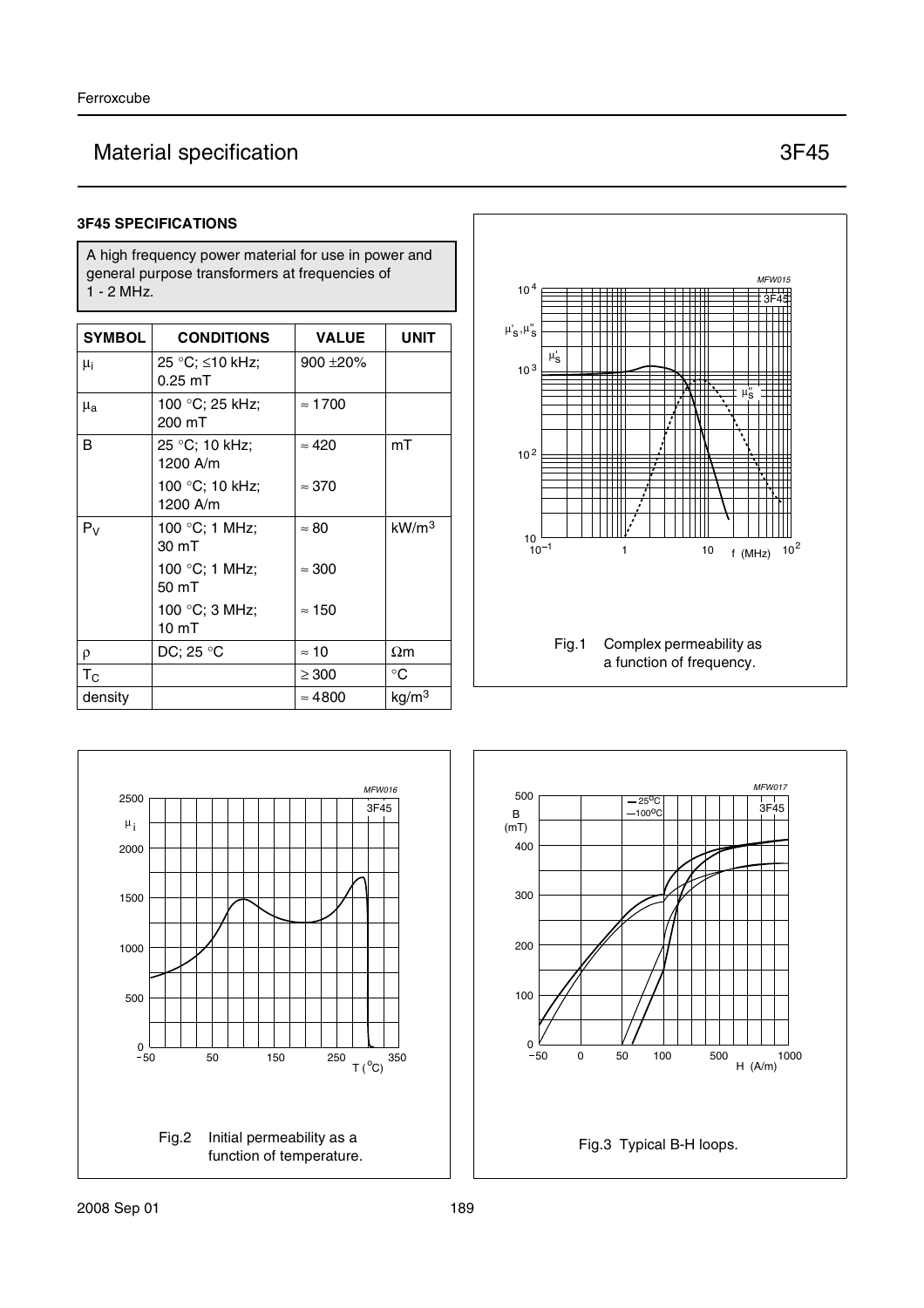## Material specification 3F45

![](_page_2_Figure_3.jpeg)